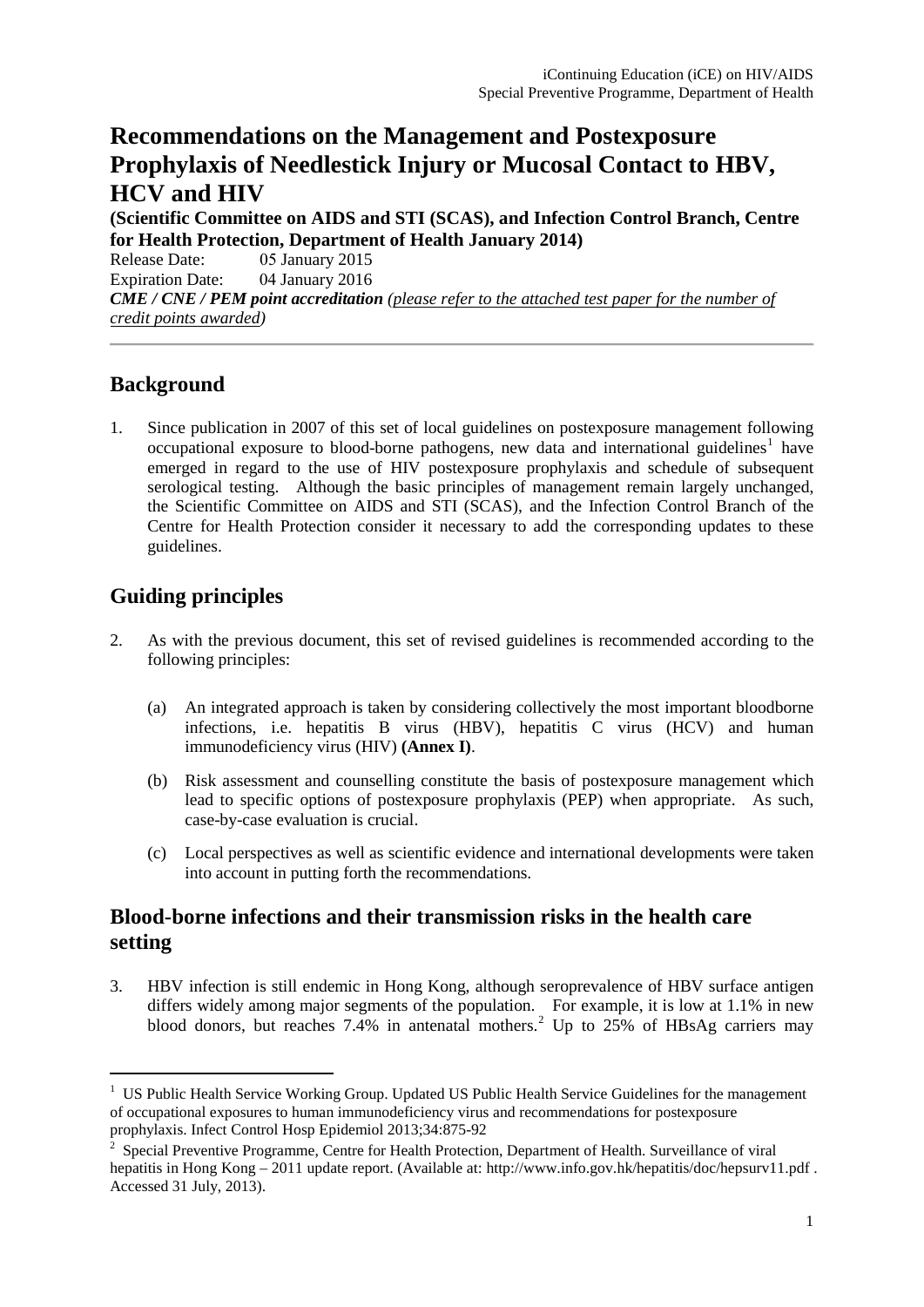eventually die of chronic liver diseases, principally hepatocellular carcinoma and cirrhosis.<sup>[3](#page-1-0)</sup> The risk of contracting HBV infection through occupational exposure ranges from 18% to 30%, depending on the type of exposure, the body fluid involved and the infectivity of the source.<sup>[4](#page-1-1)</sup> Specifically, percutaneous injuries with hollow-bored, blood-filled needles from a patient positive with HBeAg carry the highest risk of infection at 37-62%.<sup>[5](#page-1-2)</sup>

- 4. Between 70 and 80% of people infected with HCV results in chronicity, and a significant proportion of chronic HCV infection results in chronic hepatitis, cirrhosis and hepatocellular carcinoma in 10 to 30 years of time.<sup>[6](#page-1-3)</sup> Prevalence of anti-HCV positivity in new blood donors was below 0.1% in the last decade and it was estimated that some 0.2-0.3% of the population have been infected.<sup>[7](#page-1-4)</sup> HCV is not transmitted as efficiently as HBV. The estimated risk of contracting hepatitis C through needlestick injury involving HCV-infected blood is 1.8% (range  $0-7\%$ ).<sup>[8](#page-1-5)</sup> In a meta-analysis, the risk of transmission was shown to be greater if the source was HCV RNA positive.<sup>[9](#page-1-6)</sup>
- 5. HIV infection has also been reported to occur in the health care setting. By December 2010, 57 confirmed and 143 possible cases of HIV transmission via occupational exposure had been reported to the US CDC.<sup>[10](#page-1-7)</sup> The average risks of HIV transmission after percutaneous and mucocutaneous exposure to HIV-infected blood were estimated to be 0.3% and 0.09% respectively. In Hong Kong, the prevalence of HIV in the adult population is  $\langle 0.1\% \rangle$ .
- 6. The prevention of HBV, HCV and HIV transmission in the health care setting depends on the practice of infection control measures based on the principles of standard precautions, provision of personal protective equipment and safety devices, and implementation of safer procedure, e.g. avoidance of needle recapping and sharps disposal in designated containers. The details of infection control practice, however, fall outside the scope of this document. Management after exposure occurs involves provision of first aid, reporting, risk assessment, counselling and additional procedures specific to individual pathogens implicated **(Annex I).** It is important that those responsible for management should familiarise themselves with the principles and procedures involved.

## **First Aid**

<span id="page-1-5"></span>

<span id="page-1-0"></span><sup>&</sup>lt;sup>3</sup> Chu CM. Natural history of chronic hepatitis B virus infection in adults with emphasis on the occurrence of cirrhosis and hepatocellular carcinoma. J Gastroenterol Hepatol  $2000:15(Suvpl):e25-30$ .

<span id="page-1-1"></span><sup>&</sup>lt;sup>4</sup> Pruss-Ustun A, Raptiti E, Hutin Y. Sharps injuries: global burden of disease from sharps injuries to health-care workers. Geneva, World Health Organisation 2003 (WHO Environmental Burden of Disease Series, No 3).

<span id="page-1-2"></span><sup>(</sup>Available at http://www.who.int/quantifying\_ehimpacts/publications/ebd11.pdf. Accessed 31 July, 2013)<br>
<sup>5</sup> Werner BG, Grady GF. Accidental hepatitis-B-surface-antigen-positive inoculations: use of e antigen to estimate i

<span id="page-1-3"></span><sup>&</sup>lt;sup>6</sup> Yatshhashi H, Yano M. Natural history of chronic hepatitis C. J Gastroenterol Hepato 2000;15(Suppl):E111-6.<br><sup>7</sup> Special Preventive Programme. Centre for Health Protection. Department of Health. Surveillance of viral

<span id="page-1-4"></span>hepatitis in Hong Kong – 2011 update report. (Available http://www.hepatitis.gov.hk. Accessed 31 July, 2013).<br><sup>8</sup> US CDC. Recommendations for Prevention and Control of Hepatitis C Virus (HCV) Infection and HCV-Related Chro

<span id="page-1-6"></span> $\degree$  Dore GJ, Kaldor JM, McCaughan GW. Systematic review of role of polymerase chain reaction in defining infectiousness among people infected with hepatitis C virus. BMJ 1997;315:333-7.

<span id="page-1-7"></span><sup>&</sup>lt;sup>10</sup> US CDC. Surveillance of Occupationally Acquired HIV/AIDS in Healthcare Personnel, as of December 2010. Updated May 2011. (Available at

http://www.cdc.gov/HAI/organisms/hiv/Surveillance-Occupationally-Acquired-HIV-AIDS.html. Accessed 31 July, 2013)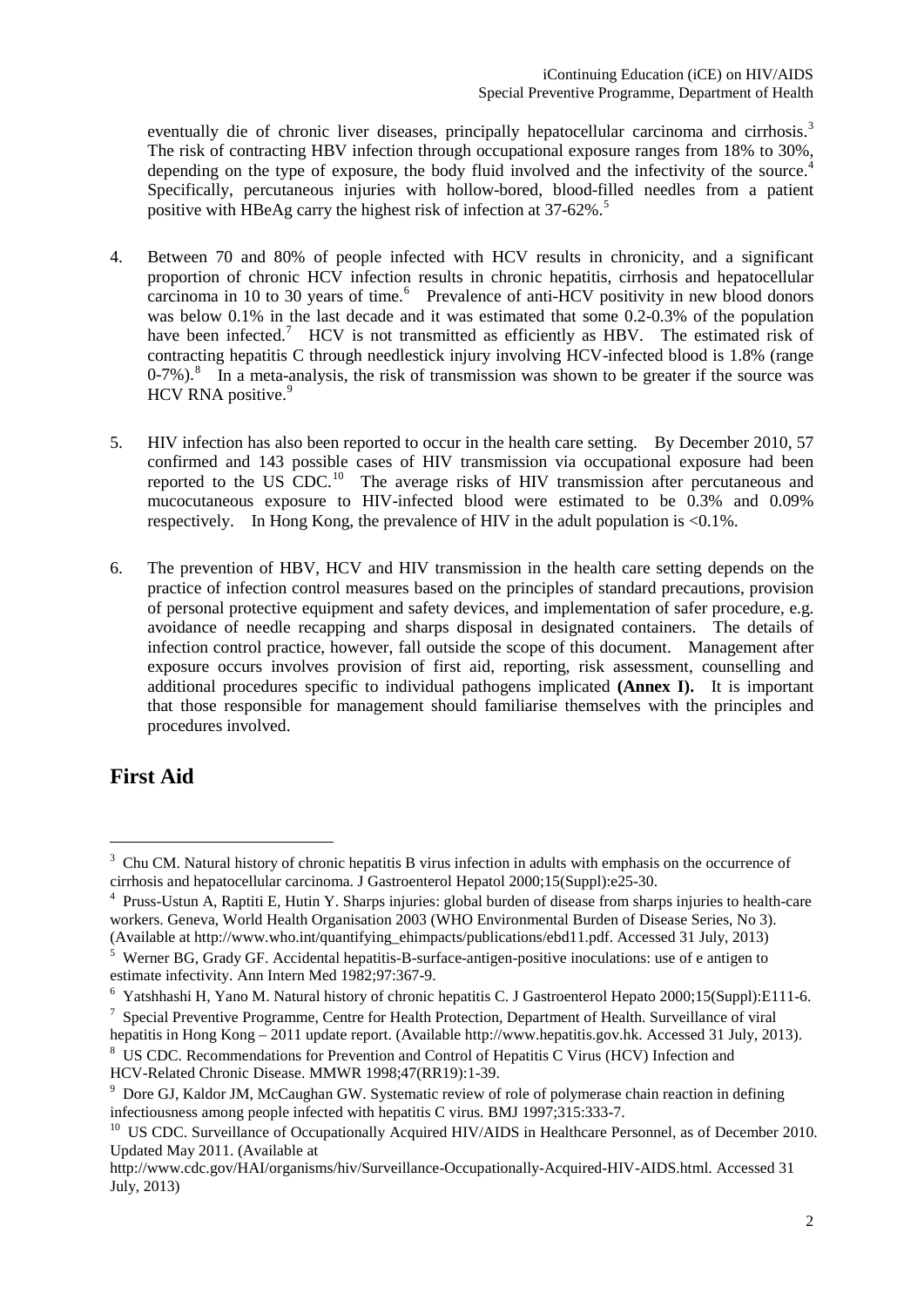7. Immediately following any exposure, whether or not the source is known to pose a risk of infection, the wound should be washed immediately and thoroughly with soap and water. Antiseptics are not necessary as there is no evidence of their efficacy. Wounds should not be sucked. For mucosal contact, such as spillage into the conjunctivae, the exposed part should also be washed immediately and liberally with clean running water. The exposed HCW should then seek medical advice for proper wound care and post-exposure management.

## **Reporting**

8. The institution should ensure that a mechanism is in place and made known to all HCW to facilitate reporting and management of sharps injury and mucosal exposure in the occupational setting. Clear documentation and investigation of the circumstances of exposure are necessary. In addition, a surveillance system of exposure events should be set up with a view to avoidance of similar incidents. In this endeavour, however, safeguard of confidentiality is of the utmost importance since such exposures often occur in the presence of co-workers.

## **Counselling**

-

9. Until infection is ruled out, health care staff potentially exposed to HBV, HCV, or HIV infected blood should refrain from donating blood, plasma, organs, tissue or semen. Safer sex with condom is advisable.

## **Management of accidental exposure to HBV**

- 10. The management of an incident of accidental exposure to HBV involves proper risk assessment, counselling tailored to the needs of individual client, and the prescription of postexposure prophylaxis as appropriate.
- 11. As a rule, for the best protection, all health care staff with potential risk of exposure to blood and body fluids are advised to receive hepatitis B vaccination as soon as possible for their own safety. Subjects with anti-HBs titre ≥ 10 mIU/mL 1-4 months after vaccine completion are considered as responders. Non-responders are those with no detectable anti-HBs and hypo-responders refer to those whose anti-HBs titre are between 0-10 mIU/mL. Both non- and hypo-responders should complete a second 3-dose vaccine series and retested at the completion of the second vaccine series. Non-responders to the initial 3-dose vaccine series have a 41% chance of responding to a second 3-dose series. $^{11}$  $^{11}$  $^{11}$
- 12. Though antibody levels fall gradually over time, those who have mounted an initial response following the 3-dose regimen could achieve effective protection upon a subsequent challenge, regardless of the titre of anti-HBs at the time of exposure. This is referred to as the anamnestic response.
- 13. The efficacy of hepatitis B immunoglobulin (HBIG) and HBV vaccine for postexposure protection in occupational exposure can be referenced from the scene in perinatal transmission. A single dose of HBIG lowers the infection rate of infants born to HBsAg positive mothers from

<span id="page-2-0"></span><sup>&</sup>lt;sup>11</sup> Scientific Working Group on Viral Hepatitis Prevention, Dept of Health. Recommendations on hepatitis B vaccination regimens in Hong Kong. Mar 2004. (Available at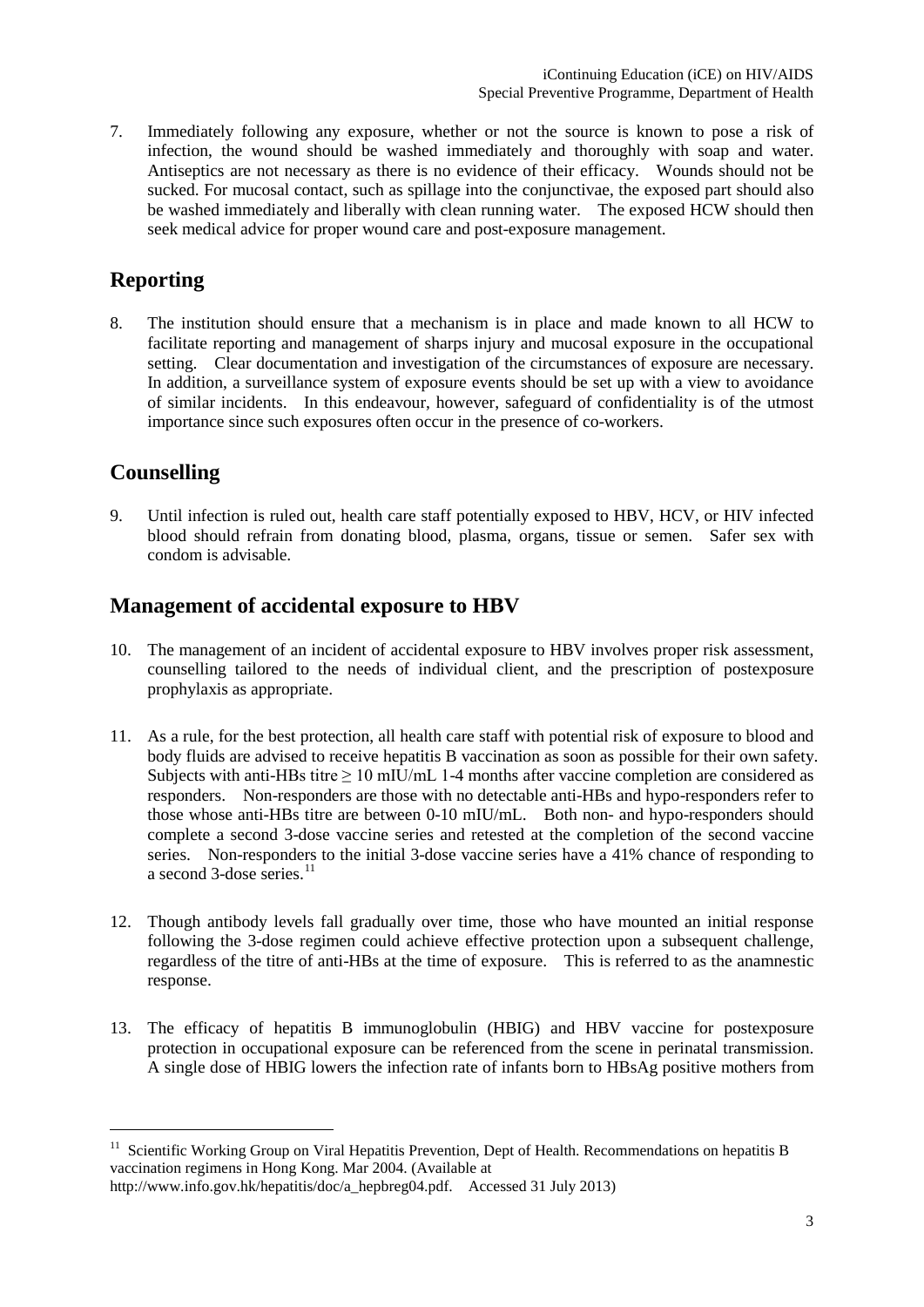92% to 54% at 1 year.<sup>[12](#page-3-0)</sup> With multiple doses, HBIG becomes 70-75% effective.<sup>[13](#page-3-1)</sup> The efficacy of protection is further increased to 85-95% by adding a standard HBV vaccination regimen to  $H$ BIG.<sup>[14](#page-3-2)</sup>

14. The need for HBIG administration and HBV vaccination depends on the exposure, and HBV status of the source and the exposed. **(Annex II)** Individuals who lack HBsAg and have not previously developed satisfactory immune response to the virus may be susceptible. They could be offered HBIG for immediate protection upon significant exposure to HBV. An individualised approach founded on risk assessment is recommended for the management of a health care worker with unknown response to hepatitis B vaccination, one who has been exposed to an unknown source or a source with unknown hepatitis status. In such circumstances, the HBV status of the source and/or the exposed should be determined where appropriate. The exposed person may be managed as in the case of an injury involving an HBsAg positive source person if the HBV status of the source cannot be ascertained.

### **Management of accidental exposure to HCV**

-

- 15. One principle of HCV post-exposure management is to identify those with acute HCV infection and refer them to specialists for further evaluation. At baseline, blood specimen for HCV antibody should be obtained for both the source (with informed consent) and the exposed. The specimen from the former should be tested, while that from the latter should be kept by the laboratory and stored for at least one year. For the exposed, the test is performed on another specimen obtained at 6 months, and 12 months if the source is HIV-HCV co-infected. If positive, the baseline specimen from the exposed is retrieved for testing to diagnose seroconversion. **(Annex III)**
- 16. If the source person is known to be HCV infected or is an injecting drug user with unknown HCV status, baseline ALT should be considered for the exposed. Furthermore, HCV Ab, ALT and HCV-RNA should be determined between 6 to 8 weeks in order to capture those who develop acute hepatitis. Those who do should be promptly referred to specialists for further evaluation.
- 17. Currently, there is no effective vaccine or chemoprophylactic agent for preventing HCV infection after accidental occupational exposure. However, treatment of acute infection (interferon or pegylated interferon, with or without ribavirin) may prevent progression to chronic HCV infection. <sup>[15](#page-3-3),[16](#page-3-4)</sup> The sustained virological response may be up to 90% or higher when treatment is started within 12 weeks of symptom onset.<sup>17</sup> Nevertheless, it should be borne in

<span id="page-3-0"></span><sup>&</sup>lt;sup>12</sup> Beasley RP, Hwang LY, Lee GC, et al. Efficacy of hepatitis B immune globulin for prevention of perinatal transmission of the hepatitis B virus carrier state: final report of a randomized double-blind, placebo-controlled trial. Hepatology 1983;3:135-41.<br><sup>13</sup> US CDC. Hepatitis B virus: a comprehensive strategy for eliminating transmission in the US through

<span id="page-3-1"></span>universal childhood vaccination: recommendation of the Immunization Practices Advisory Committee (ACIP).<br>MMWR 1991;40(RR-13):1-25.

<span id="page-3-2"></span> $14$  Wong VCW, Ip HMH, Reesink HW, et al. Prevention of the HBsAg carrier state in newborn infants of mother who are chronic carriers of HBsAg and HBeAg by administration of hepatitis B vaccine and hepatitis immunoglobulin: double blind randomised placebo-controlled study. Lancet 1984;1:921-6.

<span id="page-3-3"></span><sup>&</sup>lt;sup>15</sup> European Association for the Study of the Liver. Management of Hepatitis C Virus infection – June 2011 Update. (Available at http://www.easl.eu/\_clinical-practice-guideline. Accessed 5 August 2013).

<span id="page-3-4"></span><sup>&</sup>lt;sup>16</sup> American Association for the Study of Liver Disease. Diagnosis, Management and Treatment of Hepatitis C, 2009. (Available at http://www.aasld.org/practiceguidelines/pages/default.aspx. Accessed 5 August 2013).

<span id="page-3-5"></span><sup>&</sup>lt;sup>17</sup> Kamal SM, Moustafa KN, Chen J, et al. Duration of peginterferon therapy in acute hepatitis C: a randomized trial. Hepatology 2006;43:923-31.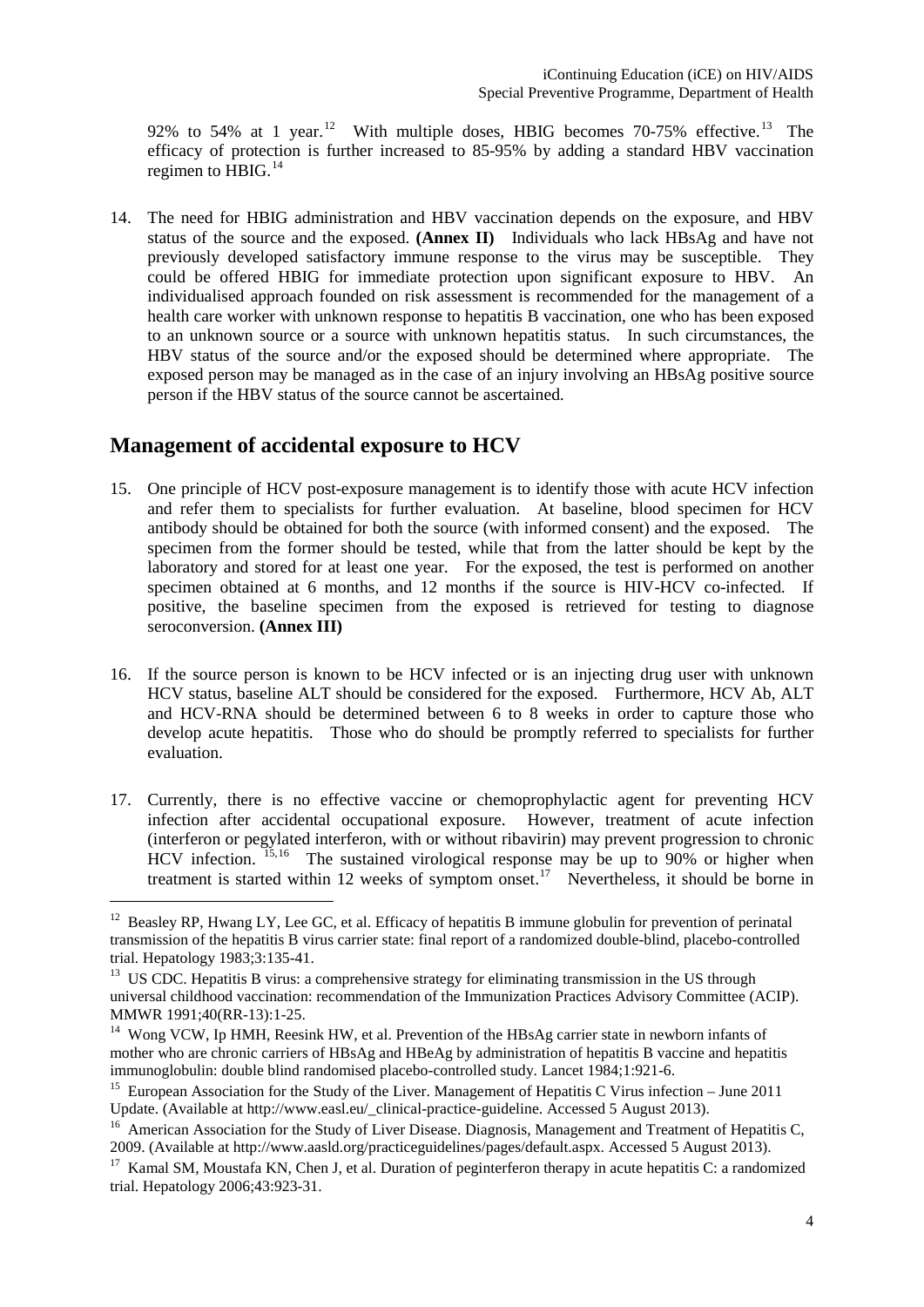mind that some 26% of patients with acute HCV infection would have spontaneous resolution withou[t tr](#page-4-0)eatment.<sup>18</sup> As of now, the optimal regimen, dose and time to initiate therapy remain undefined. Therefore, patients who have acute hepatitis C should be promptly evaluated by experts in this field.

### **Management of accidental exposure to HIV**

- 18. The issue of PEP should be considered after an exposure that has the potential risk of HIV infection. Initial assessment should include the type of body fluid or substance involved, the route and severity of the exposure and the likelihood of HIV infection in the source patient.
- 19. Occupational injuries may be divided into: (a) percutaneous exposure (from needles, instruments, bone fragments, human bite with breach of skin, etc); (b) exposure via broken skin (abrasions, cuts, eczema etc); and (c) exposure via mucous membranes including the eye.
- 20. In addition to blood and visibly bloody body fluids, potentially infectious fluids include cerebrospinal fluid, synovial fluid, pleural, peritoneal fluid, pericardial fluid, and amniotic fluid. Although semen and vaginal secretions are also potentially infectious, these are not normally implicated in the health care setting. Faeces, nasal secretions, saliva, sputum, sweat, tears, urine and vomitus are not considered infectious unless they are visibly bloody.
- 21. It has been shown that some features of the accident were associated with a higher potential of seroconversion after percutaneous exposure to HIV-infected blood. These included: (a) injury with a device visibly contaminated with the patient's blood; (b) a procedure involving a needle which has been placed in a vein or artery; (c) deep injury; and (d) exposure from source patients with AIDS or high plasma viral burden.<sup>[19](#page-4-1)</sup>
- 22. A person infected with HIV may not be aware of his or her own HIV serostatus. Therefore, the exposed person should always be encouraged to have baseline blood taken for HIV antibody after receiving pre-test counselling and giving consent.
- 23. If possible and with informed consent, the HIV status of the source person should be assessed. A validated HIV rapid test, such as the OraQuick® test, followed by Western blot for confirmation if positive may be considered. Its role in reducing anxiety of the exposed and avoiding unnecessary antiretroviral prophylaxis has been shown.[20](#page-4-2)
- 24. Nevertheless, the HIV status of source person is not always obtainable. Therefore, the likelihood of HIV infection has to be estimated based on clinical clues in the setting: (a) HIV prevalence of the community group which the source belongs to (b) HIV-related risk behaviours, e.g. unprotected sex, multiple sex partners, needle-sharing for drug injection; (c) HIV-related illnesses, e.g. *Pneumocystis jiroveci* pneumonia, oral thrush etc.

<span id="page-4-0"></span><sup>&</sup>lt;sup>18</sup> Micallef JM, Kaldor JM and Dore GJ. Spontaneous viral clearance following acute hepatitis C infection: a systemic review of longitudinal studies. J Viral Hep 2006;13:24-41.

<span id="page-4-1"></span><sup>&</sup>lt;sup>19</sup> Cardo DM, Culver DH, Ciesielski CA, et al. A case-control study of HIV seroconversion in health-care workers after percutaneous exposure. N Engl J Med 1997:337:1485-90.

<span id="page-4-2"></span> $^{20}$  Kallenborn JC, Price TG, Carrico R, Davidson AB. Emergency department management of occupational exposures: cost analysis of rapid HIV test. Infect Control Hosp Epidemiol 2001;22:289-93.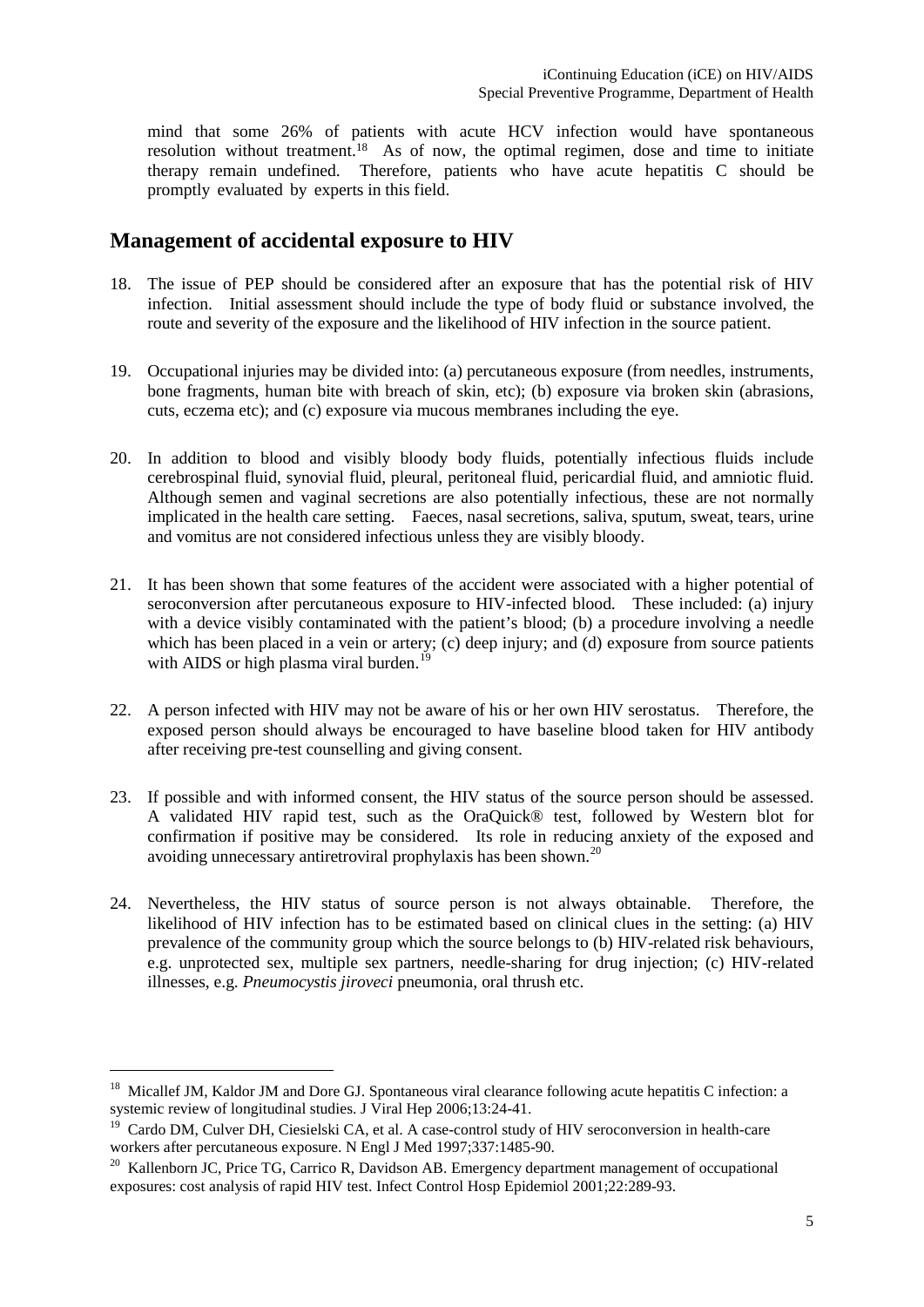- 25. If the source person is HIV-infected and the exposure event constitutes a significant risk of HIV transmission, antiretroviral chemoprophylaxis should be considered. Findings from animal studies suggested that antiretroviral drugs would not be effective if begun more than 72 hours after exposure.<sup>21</sup> Therefore it should be initiated as soon as possible, preferably within  $1-2$ hours of exposure, and continued for 4 weeks. Delayed initiation after 72 hours may be considered only on an exceptional basis if the likelihood of benefit clearly outweighs the risks inherent in taking antiretroviral medications and the possibility of antiretroviral resistance should transmission occur.
- 26. A combination of at least three drugs should be used for PEP if indicated. No comparative trial data on efficacy are available for different PEP regimens. As far as nucleoside reverse transcriptase inhibitor (NRTI) is concerned, zidovudine may be the antiretroviral with the most extensive evidence on risk reduction of HIV transmission following occupational exposure. However, recent studies have also supported the use of other NRTIs, such as tenofovir and emtricitabine, as a component of PEP, demonstrating good tolerability and safety.  $^{22,23}$  $^{22,23}$  $^{22,23}$  $^{22,23}$  $^{22,23}$
- 27. Other than the 2-NRTI backbone, a 'third' drug is needed to constitute a PEP regimen. Based on the experience in management of established HIV infection and the relative rarity of primary resistance in Hong Kong, ritonavir-boosted protease inhibitor (PI) is generally preferred. The newly available ritonavir tablet and PI such as darunavir make this option more tolerable and convenient than before.
- 28. The 'third' drug may theoretically be a non-nucleoside reverse transcriptase inhibitor (NNRTI). However, nevirapine is contraindicated for PEP due to an unacceptably high risk of hepatotoxicity in HIV negative subjects.<sup>[24](#page-5-3)</sup> Efavirenz, another commonly used NNRTI in established HIV infection, is also associated with neuropsychiatric effects and with potential teratogenicity in pregnant women. Recently available, the newer NNRTIs including etravirine and rilpivirine are more tolerable. They may be considered as alternatives if available.
- 29. Recently, the use of integrase inhibitor (II) together with two NRTI has also gained acceptance because of remarkable tolerance and the hitherto low prevalence of primary II resistance.
- 30. Fixed-dose combination antiretrovirals are more expensive but preferred if available. Table 1 summarises information on the commonly used antiretrovirals. It is noted that antiretroviral therapy is a rapidly changing field and the most updated information should be obtained before prescription. Experts in HIV medicine should be consulted if the source person is suspected to have antiretroviral resistance.

<span id="page-5-0"></span><sup>&</sup>lt;sup>21</sup> Tsai CC, Emau P, Follis KE, et al. Effectiveness of post-inoculation.

<sup>(</sup>R)-9-(2-phosphonylmethoxypropyl)adenine treatment for prevention of persistent simian immunodeficiency virus SIVmne infection depends critically on timing of initiation and duration of treatment. J Virol 1998;72:4265-73.

<span id="page-5-1"></span><sup>&</sup>lt;sup>22</sup> Maver KH. Mimiaga MJ, Gelman M et al. Raltegravir, tenofovir and emtricitabine for postexposure prophylaxis to prevent sexual transmission of HIV: safety, tolerability and adherence. J Acquir Immune Defic Syndr 2012;59:354-359.

<span id="page-5-2"></span><sup>&</sup>lt;sup>23</sup> Maver KH. Mimiaga MJ, Cohen D et al. Tenofovir DF plus lamividine or emtricibitine for nonoccupational postexposure prophylaxis (NPEP) in a Boston Community Health Centre. J Acquir Immune Defic Syndr 2008;47:494-499.

<span id="page-5-3"></span><sup>&</sup>lt;sup>24</sup> US CDC. Serious adverse events attributed to nevirapine regimens for postexposure prophylaxis after HIV exposure – worldwide, 1997-2000 MMWR 2001;49:1153-7.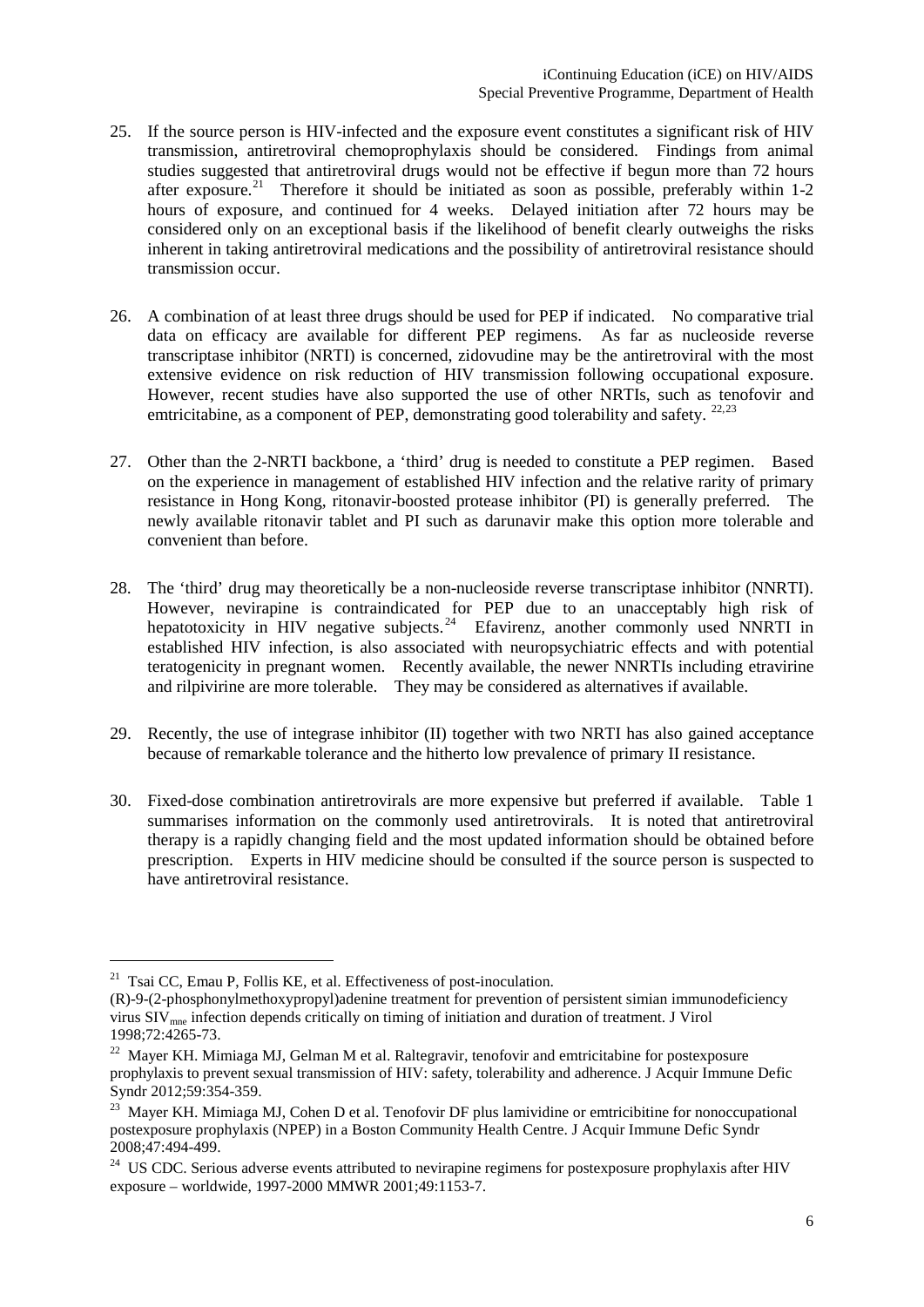- 31. Timely assessment and treatment are keys to success of PEP. The Emergency Department is often the first place where an HCW presents after occupational exposure. It is advisable that the Department make a decision on the appropriate starter PEP regimen(s) to stock and devise its own management protocol. Treatment should be started as soon as possible if indicated by a rapid assessment. Early referral is then made for follow up by physicians with more expertise in antiretroviral therapy.
- 32. Many HCWs who take PEP experience adverse effects and a substantial proportion could not complete the full 4-week course of treatment.<sup>25</sup> Therefore, they should be carefully followed. Baseline and serial blood tests are indicated, adverse effects of antiretrovirals are expectantly managed, and counselling and support given to enhance adherence.
- 33. Follow-up HIV antibody tests should normally be performed at 3 to 6 months. Additional, earlier testing may also be needed to alleviate anxiety or to evaluate possible acute retroviral syndrome. Testing at a longer interval may also be considered, such as to detect delayed HIV seroconversion in those who have become infected with HCV after exposure to a source co-infected with HIV and HCV.

Centre for Health Protection January 2014

The copyright of this paper belongs to the Centre for Health Protection, Department of Health, Hong Kong Special Administrative Region. Contents of the paper may be freely quoted for educational, training and non-commercial uses provided that acknowledgement be made to the Centre for Health Protection, Department of Health, Hong Kong Special Administrative Region. No part of this paper may be used, modified or reproduced for purposes other than those stated above without prior permission obtained from the Centre

<span id="page-6-0"></span><sup>&</sup>lt;sup>25</sup> Tosini W, Muller P, Prazuck T et al. Tolerability of HIV post-exposure prophylaxis with tenofovir/emtricibine and lopinavir/ritonavir tablet formulation. AIDS 2010;24:2375-2380.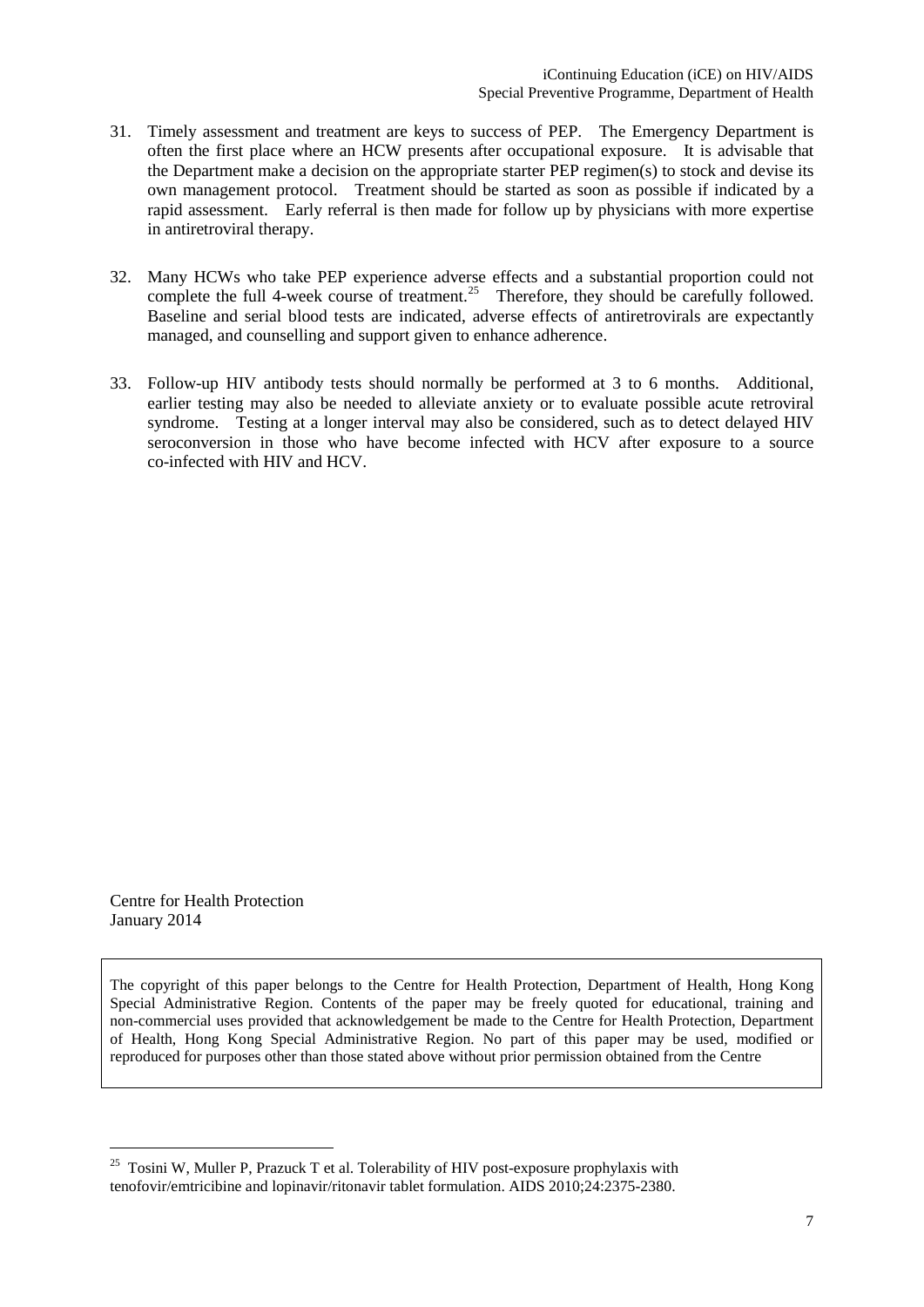**Annex I**

## **Flow chart: General algorithm of management of occupational exposure to HBV, HCV and HIV**



<sup>#</sup> Testing for HBsAg/Anti-HBs may be omitted if the exposed is known to be a responder to the HBV vaccine or have natural immunity against HBV

<sup>\*</sup> Baseline specimens of exposed are often initially stored, and retrieved for testing when a subsequent specimen tests positive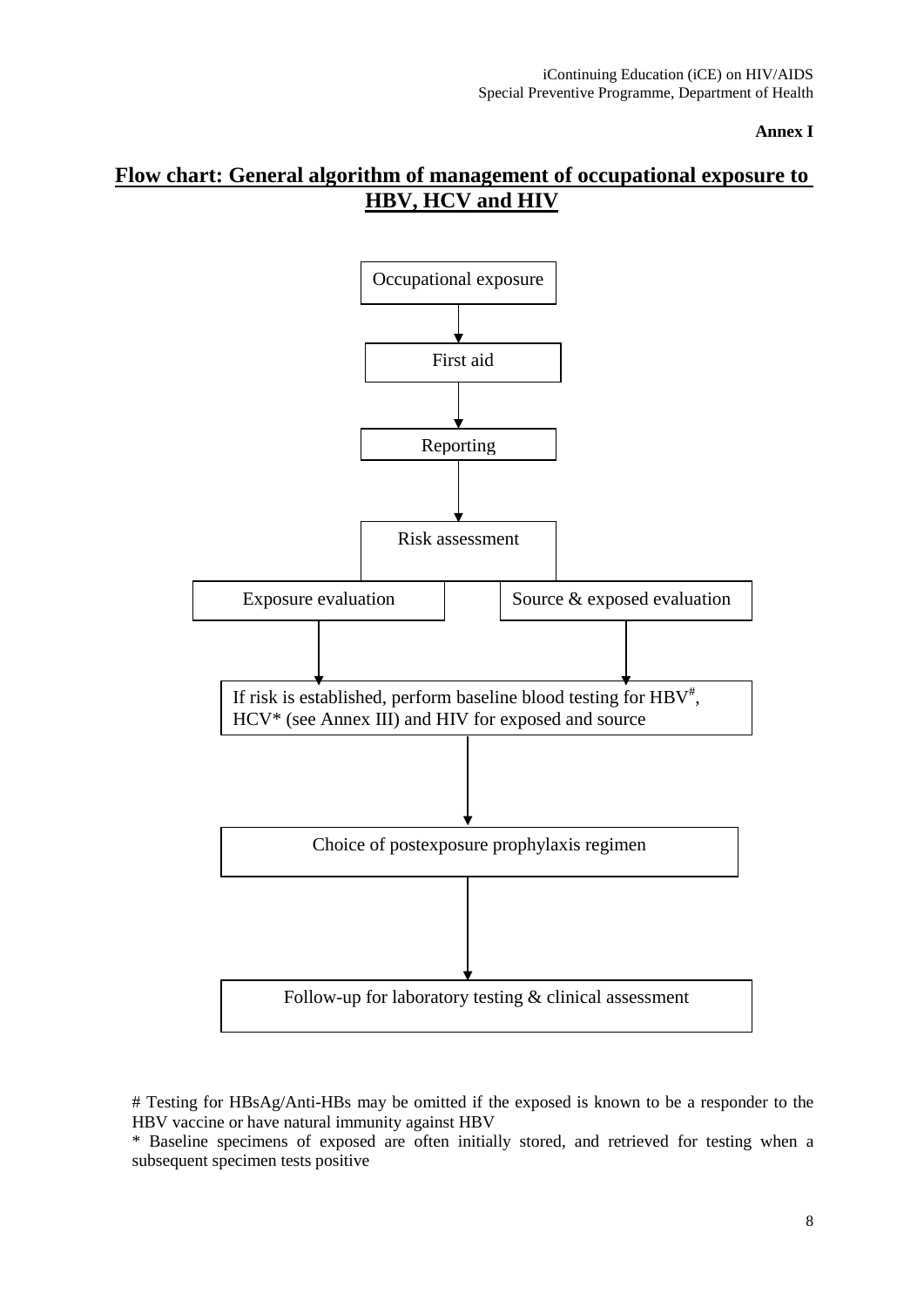#### **Annex II**

## **Postexposure prophylaxis against HBV infection**

|                           |                                   | <b>POSTEXPOSURE PROPHYLAXIS</b>               |                                                    |                                                                       |                                   |  |  |  |
|---------------------------|-----------------------------------|-----------------------------------------------|----------------------------------------------------|-----------------------------------------------------------------------|-----------------------------------|--|--|--|
|                           |                                   | <b>Previously Vaccinated</b>                  |                                                    |                                                                       | Unvaccinated                      |  |  |  |
|                           | <b>Known</b><br><b>Responders</b> | Known Hypo-/<br>Non-responders                | <b>Unknown</b><br><b>Response</b>                  | <b>HBsAg</b> -ve AND<br>anti- $HBs$ -ve                               | $HBsAg +ve OR$<br>anti- $HBs +ve$ |  |  |  |
| <b>I. SOURCE KNOWN</b>    |                                   |                                               |                                                    |                                                                       |                                   |  |  |  |
| $HBsAg + ve$<br>(a)       | <b>Nil</b>                        | HBIG within 24 hours;<br>repeat after 1 month | Dependent on anti-HBs*<br>status of exposed person | $H B I G + H B V a c$                                                 | N <sub>il</sub>                   |  |  |  |
| $HBsAg - ve$<br>(b)       | <b>Nil</b>                        | N <sub>i</sub>                                | N <sub>i</sub>                                     | HB Vac                                                                | <b>Nil</b>                        |  |  |  |
| HBsAg unknown<br>(c)      | <b>Nil</b>                        | Dependent on source<br>HBsAg status           | Dependent on anti-HBs*<br>status of exposed person | $HBIG + HB$ Vac, or<br>HB Vac; depending on<br>HBsAg status of source | <b>Nil</b>                        |  |  |  |
| <b>II. SOURCE UNKNOWN</b> | Nil                               | as in $I(a)$                                  | as in $I(a)$                                       | as in $I(a)$                                                          | N <sub>il</sub>                   |  |  |  |

#### *N.B.*

1. Blood should be taken from the source and the exposed person whenever possible and indicated, particularly if the latter has not received hepatitis B vaccination before.

2. Where indicated, one dose of HBIG (dosage as recommended by the manufacturer) should be given within 7 days, preferably within 24 hours of exposure. Attention is drawn to the need of blood taking before administering HBIG.

3. Hepatitis B vaccination (HB Vac) is offered for (a) health care workers (HCW) who have not received HB vaccination before, and (b) HCW who are hypo-/non-responder to one previous course of HB vaccine. HB Vac is given IM into the deltoid at a dose of 10ug (B-Hepavac II) or 20ug (Engerix-B). The second and the third doses are to be given one and six months afterwards.

4. HBIG and HBV vaccine can be given together but at different sites. If HBIG has been given, the first dose of vaccine can be delayed for up to 1 week after exposure, pending results of serological test. If HB Vac is started, the second dose of HBIG can be omitted unless the HCW is a known hypo-/non-responder.

\* For a previously vaccinated person with unknown response, he/she should be tested for anti-HBs

- no treatment is required if anti-HBs is positive
- HBIG  $\pm$  HBV vaccine is offered if anti-HBs is negative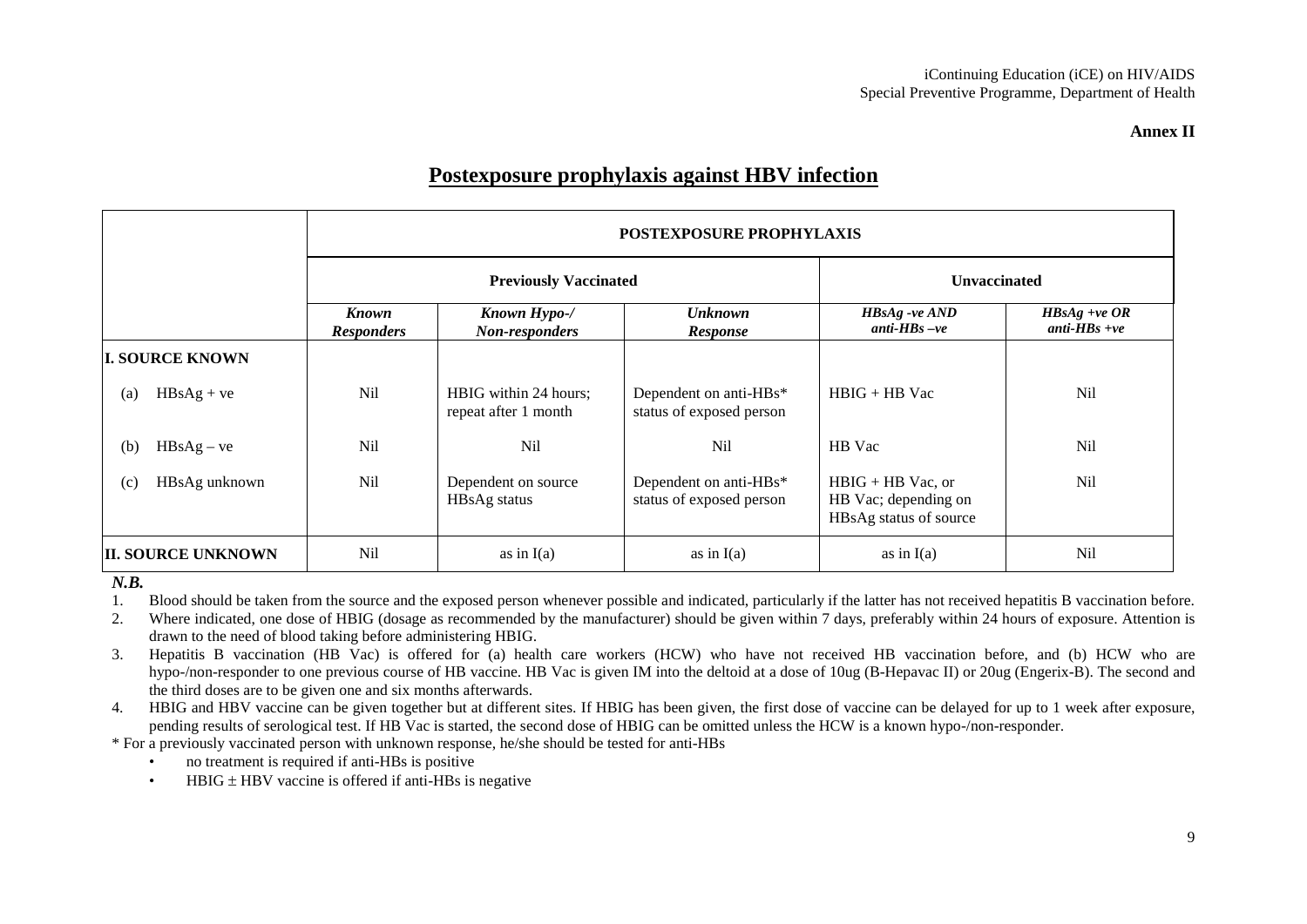#### **Annex III**

## **Flow chart: management of accidental exposure to hepatitis C**



-ve, negative +ve, positive

\* Baseline specimens are often initially stored and retrieved for testing when a subsequent specimen tests positive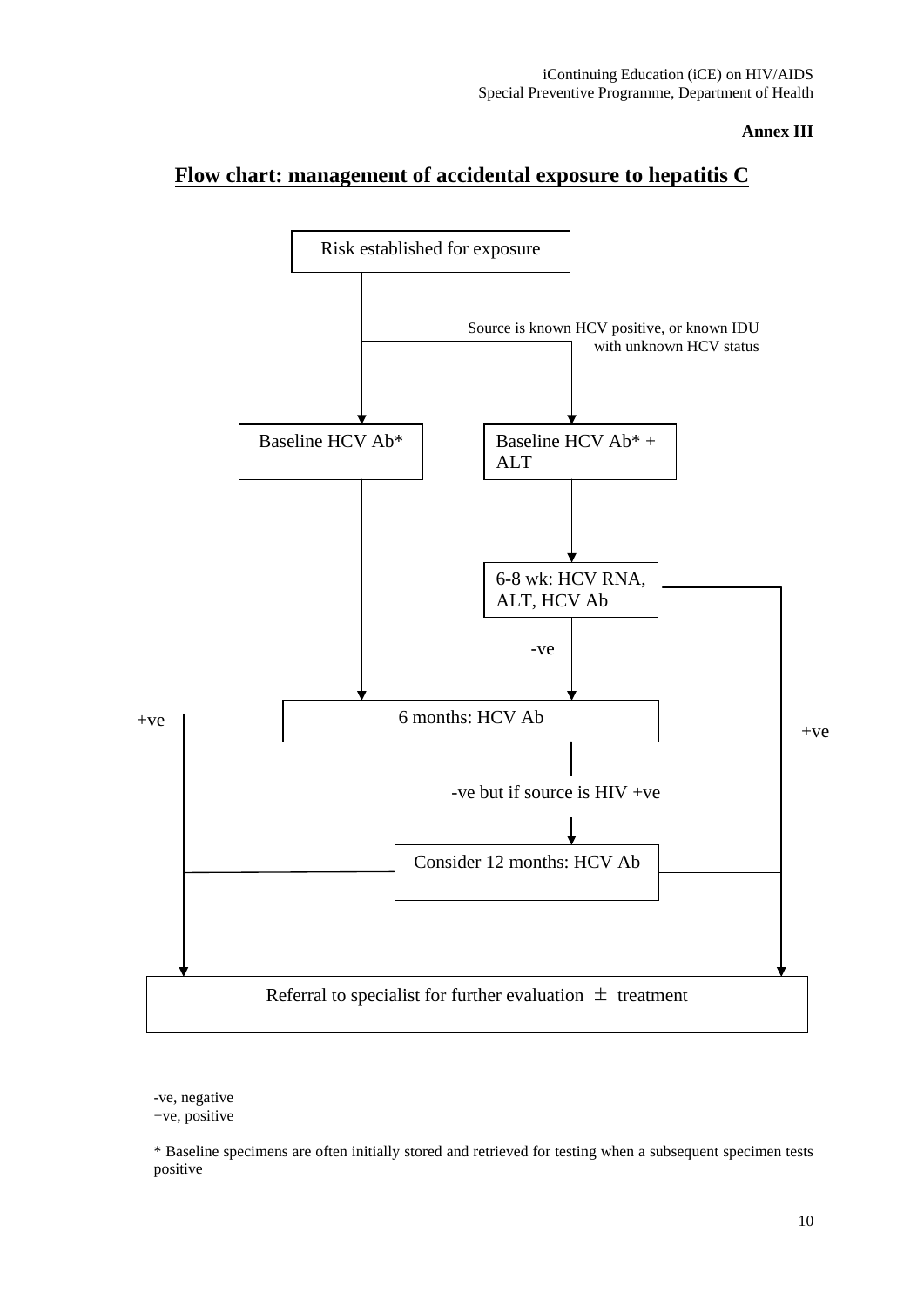| Table 1: Some commonly used first-line antiretrovirals for HIV PEP |  |  |
|--------------------------------------------------------------------|--|--|
|--------------------------------------------------------------------|--|--|

| Drug class  | <b>Antiretrovirals</b>                                                                         | <b>Dosage</b>                                                   | Major adverse effects and precautions*                                                                                                                                                                                           |
|-------------|------------------------------------------------------------------------------------------------|-----------------------------------------------------------------|----------------------------------------------------------------------------------------------------------------------------------------------------------------------------------------------------------------------------------|
| <b>NRTI</b> | Combivir<br>(fixed dose)<br>combination of<br>zidovudine 300mg<br>$+$ lamivudine<br>$150mg$ )  | $\bullet$ 1 tab bd                                              | • bone marrow suppression (anaemia, neutropaenia); GI intolerance; headache;<br>insomnia; myopathy; lactic acidosis & hepatic steatosis                                                                                          |
|             | Truvada<br>(fixed dose)<br>combination of<br>tenofovir $300mg +$<br>emtricitabine<br>$200mg$ ) | $\bullet$ 1 tab qd                                              | • GI intolerance; headache; rarely renal insufficiency and Fanconi syndrome; rarely<br>lactic acidosis & hepatic steatosis                                                                                                       |
| PI          | Kaletra®<br>(lopinavir 200 mg)<br>$+$ ritonavir 50 mg)                                         | • 2 tablets bd                                                  | • GI upset, especially diarrhoea, elevated transaminases; hyperglycaemia; lipid<br>abnormalities, arrhythmia, prolonged QT, risk of drug-drug interaction                                                                        |
|             | Atanzanvir                                                                                     | Ritonavir-boosted • Ritonavir 100mg qd<br>• Atazanavir 300mg qd | · Indirect hyperbilirubinaemia; nephrolithiasis; hyperglycaemia; GI intolerance;<br>prolonged QT; risk of drug-drug interaction; administer with food; antacid, H2<br>blockers, and proton pump inhibitors may reduce abosrption |
|             | Darunavir                                                                                      | Ritonavir-boosted • Ritonavir 100mg qd<br>• Darunavir 800mg qd  | • GI intolerance; headache; hepatitis;<br>rash; prolonged QT; risk of drug-drug<br>interaction                                                                                                                                   |
| II          | Raltegravir                                                                                    | $\cdot$ 400mg bid                                               | • Well tolerated; mild GI intolerance; headache; myositis; rash; affected by UGT1A1<br>inducers such as rifampicin.                                                                                                              |

General composition of PEP: 2 NRTI + PI or II

NRTI, nucleoside reverse transcriptase inhibitor; NNRTI, non-nucleoside reverse transcriptase inhibitor; PI protease inhibitor; II, integrase inhibitor

\* Please also refer to full prescribing information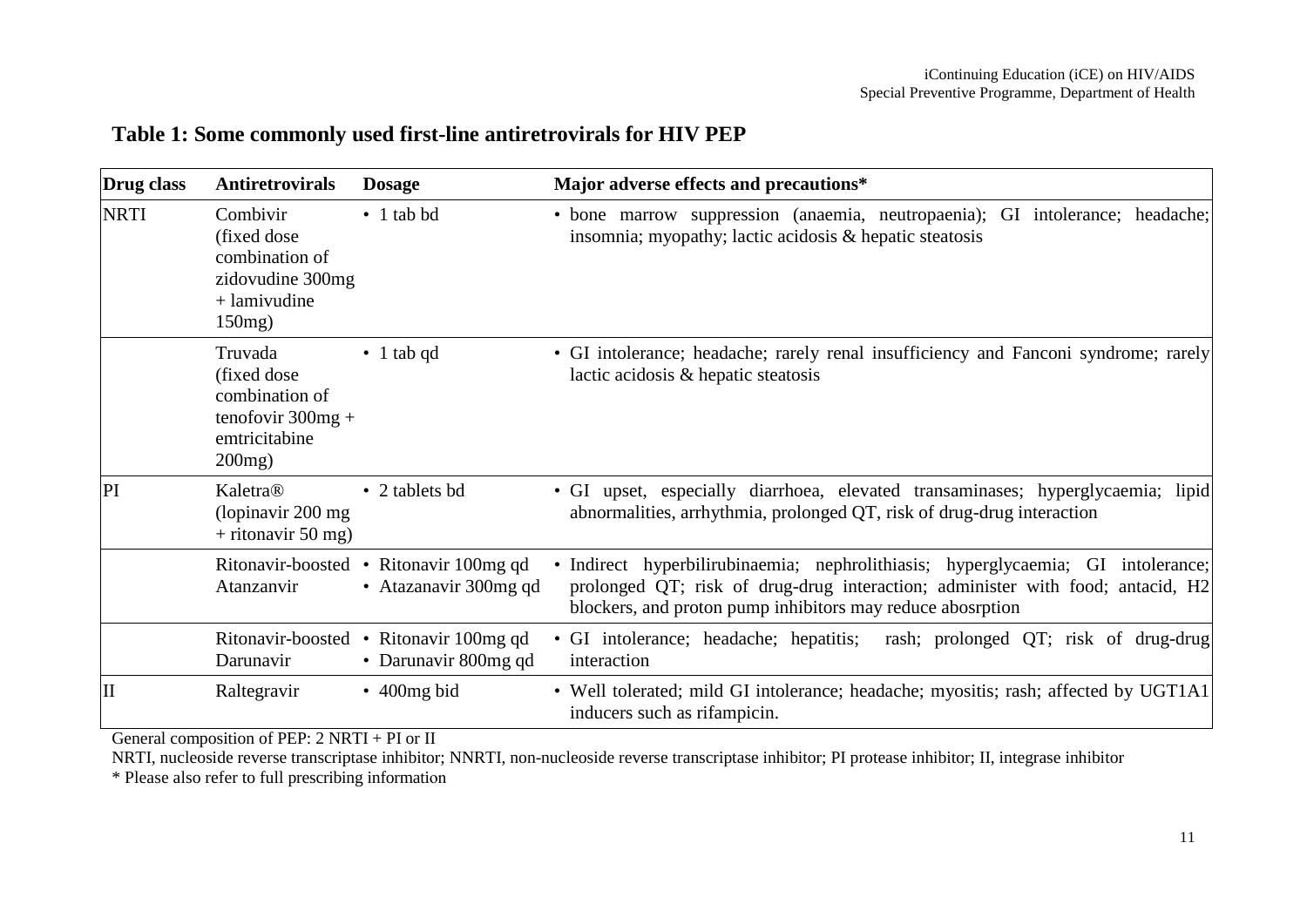#### **Test paper - Recommendations on the management and postexposure prophylaxis of needlestick injury or mucosal contact to HIV, HCV and HBV (January 2014)**

Expiration Date: 04 January 2016

*CME point # / CNE point: 1 / PEM point: 1 (Healthcare related which contributes to the*

*enhancement of professionalism of midwives/nurses)* Please indicate one answer to each question.

◦ Answer these on the answer sheet and make submission by fax to Special Preventive Programme, Department of Health.

*# Please contact respective authorities directly for CME/CPD accreditation if it is not on listed below.*

| <b>Accreditors</b>                                                                             | <b>CME Point</b> |  |  |  |
|------------------------------------------------------------------------------------------------|------------------|--|--|--|
| Department of Health (for practising doctors who are not taking CME programme for specialists) |                  |  |  |  |
| <b>Community Medicine</b>                                                                      |                  |  |  |  |
| <b>Dental Surgeons</b>                                                                         |                  |  |  |  |
| <b>Emergency Medicine</b>                                                                      |                  |  |  |  |
| <b>Family Physicians</b>                                                                       |                  |  |  |  |
| Obstetricians and Gynaecologists                                                               |                  |  |  |  |
| Ophthalmologists                                                                               |                  |  |  |  |
| Otorhinolaryngologists                                                                         |                  |  |  |  |
| Paediatricians                                                                                 |                  |  |  |  |
| Pathologists                                                                                   |                  |  |  |  |
| Psychiatrists                                                                                  |                  |  |  |  |
| Radiologists                                                                                   |                  |  |  |  |
| Surgeons                                                                                       |                  |  |  |  |
|                                                                                                |                  |  |  |  |

- 1. Which of the following is not true about the guiding principles in the management and postexposure prophylaxis of needlestick injury or mucosal contact to HIV, HCV and HBV?
	- (a). Risk assessment and counseling are integral part of the management
	- (b). An integrated approach should be adopted to assess various blood-borne pathogens, e.g. HIV, HCV
	- (c). Both scientific evidence in general and individual specificities are important considerations
	- (d). Local perspective such as disease epidemiology is important
	- (e). None of the above
- 2. Which of the following data is not true regarding postexposure management and prophylaxis for hepatitis B?
	- (a). Both HBsAg and anti-HBs have to checked at baseline screening of the exposed
	- (b). Booster HBV vaccination is recommended to prevent future risk for exposed subjects with positive anti-HBs
	- (c). The second dose of HB immunoglobulin (HBIG) when indicated is given 1 month after exposure
	- (d). Exposed subjects who are HBsAg positive requires no prophylactic interventions
	- (e). None of the above
- 3. Which of the following is not true regarding the risk of different blood-borne viruses from exposure in general?
	- (a). The average risk of being infected with the respective contaminated blood is highest for HCV, followed by HBV and HIV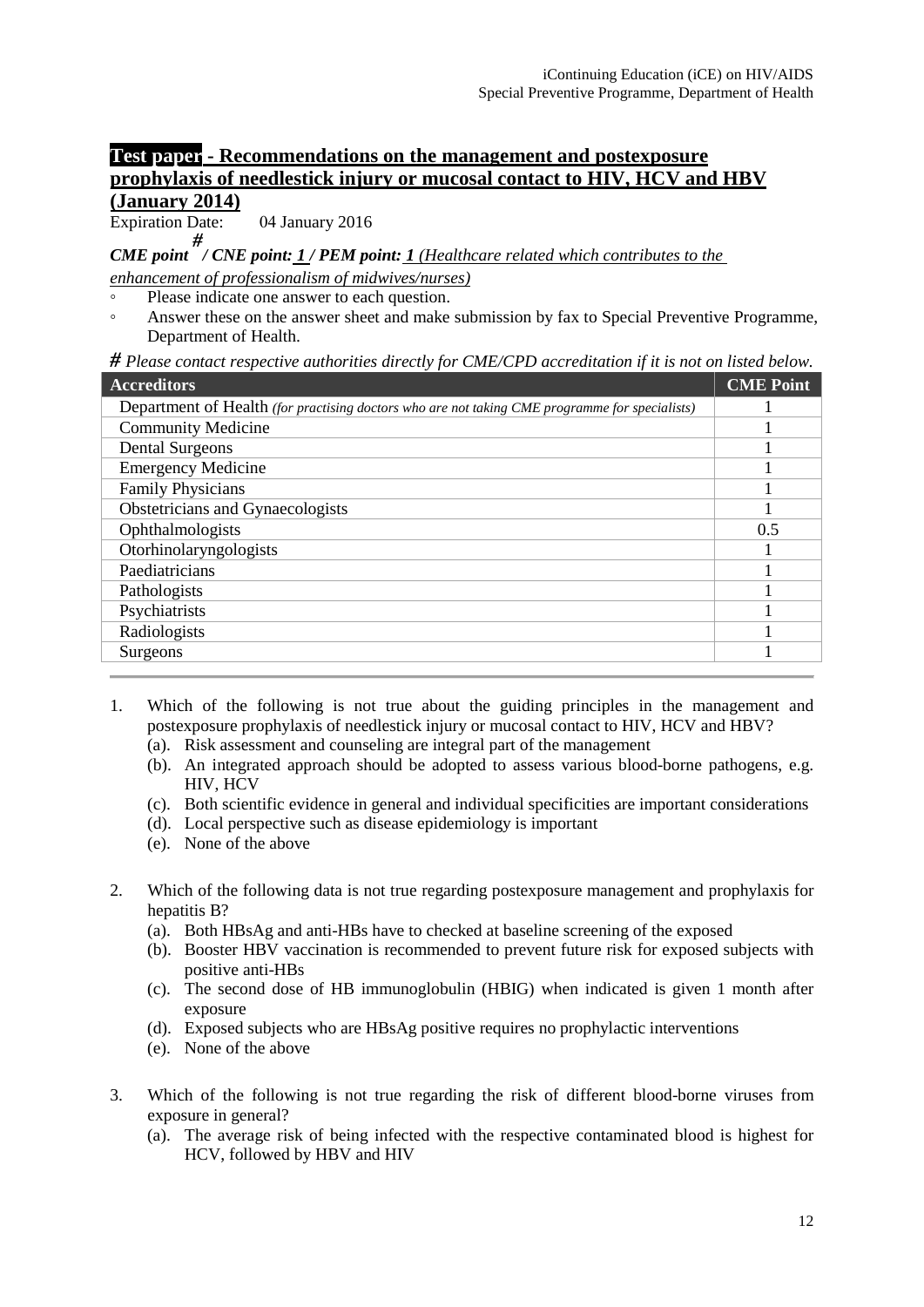- (b). The risk of HIV transmission from mucosal exposure to HIV contaminated blood is about 0.1%
- (c). The risk depends on the efficiency of the virus in causing transmission as well as the prevalence of the virus
- (d). Needlestick injury carries the highest risk in most of the clinic practices
- (e). None of the above
- 4. Which of the following is not true for the antiretroviral postexposure prophylaxis (PEP) against HIV?
	- (a). Zidovudine is the first drug proven to be effective in postexposure prophylaxis
	- (b). Three drugs are recommended nowadays if HIV PEP is indicated
	- (c). Other NRTIs such as tenofovir can be used in place of zidovudine
	- (d). The duration is 6 weeks
	- (e). Tolerance and adverse effects of the drugs have to be monitored and managed
- 5. Which of the following is not part of the procedures in the management of possible exposure to blood borne pathogens?
	- (a). Check blood for baseline screening for the blood borne pathogens
	- (b). Asses the risks of acquiring the blood borne pathogens through the exposure
	- (c). Administer prophylaxis if available for specific pathogens automatically
	- (d). Counsel and recommend precautions as necessary
	- (e). Do follow up blood screening
- 6. Which of the following is not true about the third drug to be added to a NRTI backbone (2 drugs) for HIV postexposure prophylaxis?
	- (a). Boosted protease inhibitor is commonly used
	- (b). Integrase inhibitor such as raltegravir is recently recommended due to its good tolerance
	- (c). Nevirapine is an option
	- (d). Data about newer NNRTIs is limited
	- (e). None of the above
- 7. Which of the following is not true about possible exposure to and management regarding HCV infection?
	- (a). Immunoglobulin is effective in lowering the risk of HCV transmission
	- (b). HCV prevalence is low in the general population in Hong Kong
	- (c). If the source is injecting drug user or known HCV positive, liver function test and HCV RNA should be checked at 6-8 weeks post exposure
	- (d). A prolonged follow up for HCV seroconversion should be considered if the source is HIV infected
	- (e). Identification of acute hepatitis C after exposure is important for referral to liver specialist for management
- 8. Which of the following is not true about prevention of blood-borne pathogens in health care settings?
	- (a). Adoption and practice of standard precautions is of utmost importance
	- (b). Personal protective equipment should be used as necessary for the patient care procedures, e.g. wearing glove for blood-taking
	- (c). Reduction of needlestick injury can be achieved by not recapping needles and use safety device, e.g. retractable needle
	- (d). Proper post-exposure management
	- (e). None of the above